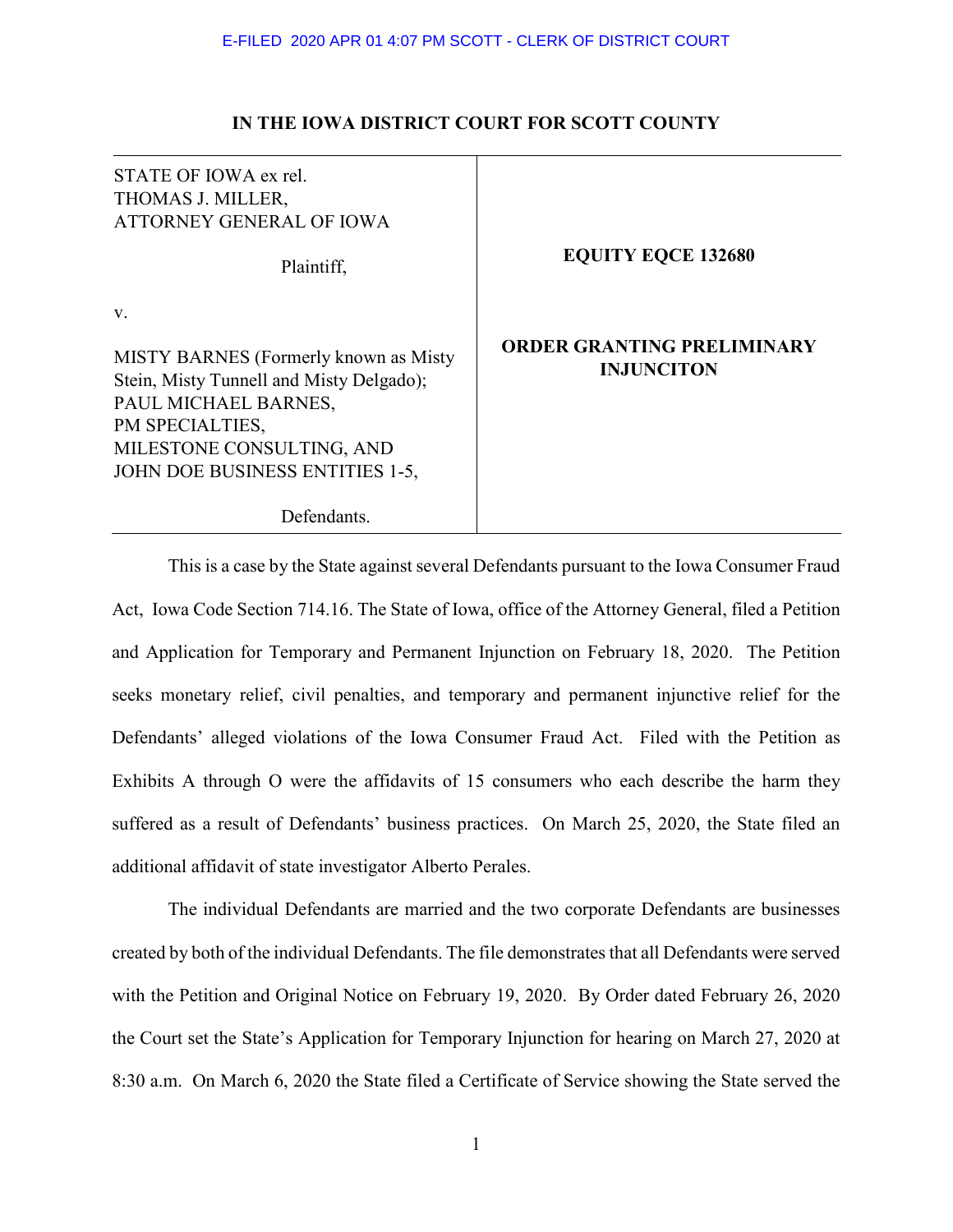February 26, 2020 Order setting hearing on Defendants by U.S. mail to three different addresses of the individual Defendants and four different email addresses used by the Defendants. By Order dated March 23, 2020, which the State served on Defendants via email the same day, the parties were instructed to appear at the March 27 hearing by telephone by calling the number for court administration provided in the Order. The State, through Assistant Attorneys General William Pearson and Mariclare Thinnes Culver appeared at the March 27 hearing by telephone, along with investigator Alberto Perales. None of the Defendants called in to participate in the hearing on the temporary injunction. None of the Defendants has filed an answer, nor has any Defendant filed affidavits or anything else in resistance to the State's application for a preliminary injunction.

The Court, fully apprised in the premises, FINDS AS FOLLOWS:

Defendant Misty Barnes, formerly known as Misty Stein, Misty Tunnell, and Misty Delgado, and Defendant Paul Michael Barnes, at all times material hereto are or were citizens of the State of Iowa, residing in Davenport and Bettendorf, Scott County Iowa. Misty and Paul Barnes created, own and operate one or more of the Defendant business entities, including but not limited to PM Specialties and Milestone Consulting.

Defendant PM Specialties was created by Paul and Misty Barnes and used by them to engage in telemarketing. PM Specialties does not appear to have any corporate form and is not legally registered to do business in the State of Iowa. PM Specialties at all times material hereto was engaged nationwide in the sale of advertising on alleged digital platforms and paper promotional products, selling "marketing boosting online," "online boosting marketing and advertising," "digital marketing and consulting services," "digital marketing search engines," "digital boosting," "marketing boosting online on all search engines and social media sites," "consulting," and similar services and goods. PM Specialties at all times material hereto was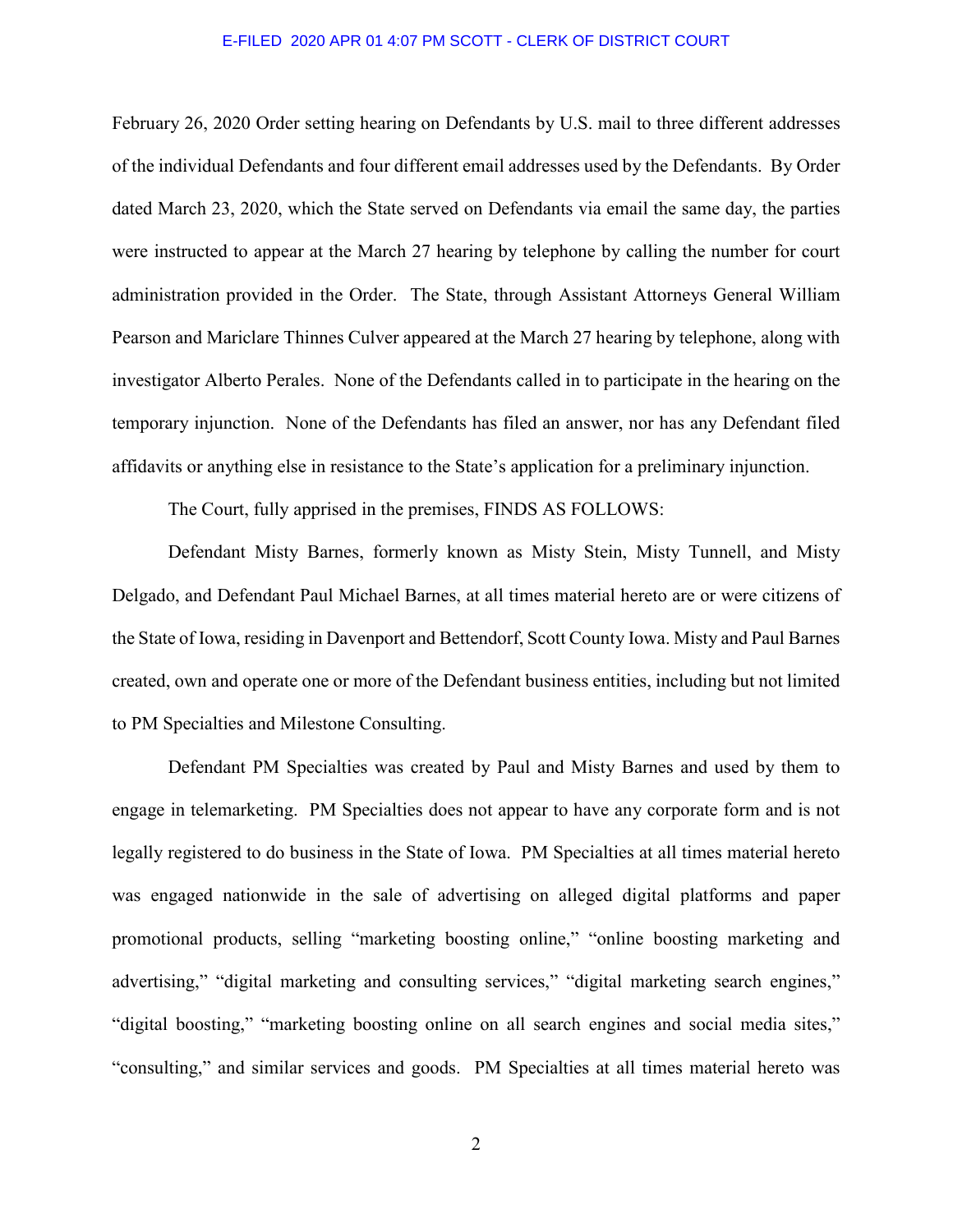engaged nationwide in telemarketing and has been used by Paul and Misty Banes to perpetrate the nationwide frauds as described in the Petition and affidavits.

Defendant Milestone Consulting was created by Paul and Misty Barnes and used by them to engage in telemarketing. Milestone Consulting does not appear to have any corporate form and is not legally registered to do business in the State of Iowa. Milestone Consulting at all times material hereto was engaged nationwide in telemarketing and has been used by Paul and Misty Banes to perpetrate the nationwide frauds as described in this Petition. At all times, Defendants Paul and Misty Barnes have held themselves out to be the owners of PM Specialties and Milestone Consulting.

Pursuant to the 16 affidavits on file, which Defendants have not contested, the evidence establishes that Defendants engaged in business practices which violate the Iowa Consumer Fraud Act, including but not limited to the following, by:

- a. Falsely informing consumers that Defendants are contracted with/associated with the consumer's local government and/or selling advertising space on fictitious government or community publications;
- b. Falsely informing consumers that Defendants can "boost" traffic to the consumer's business website, describing their services as including but not limited to, "Digital Boosting," "Marketing Boosting Online," "online boosting marketing and advertising" "digital marketing and consulting services," "digital marketing search engines," "marketing boosting online on all search engines and social media sites," and selling consumers such services. Defendants do not obtain administrative access to the consumer's website in the first instance to make necessary online content changes, nor do they discuss such changes with consumers or make any changes to the consumers'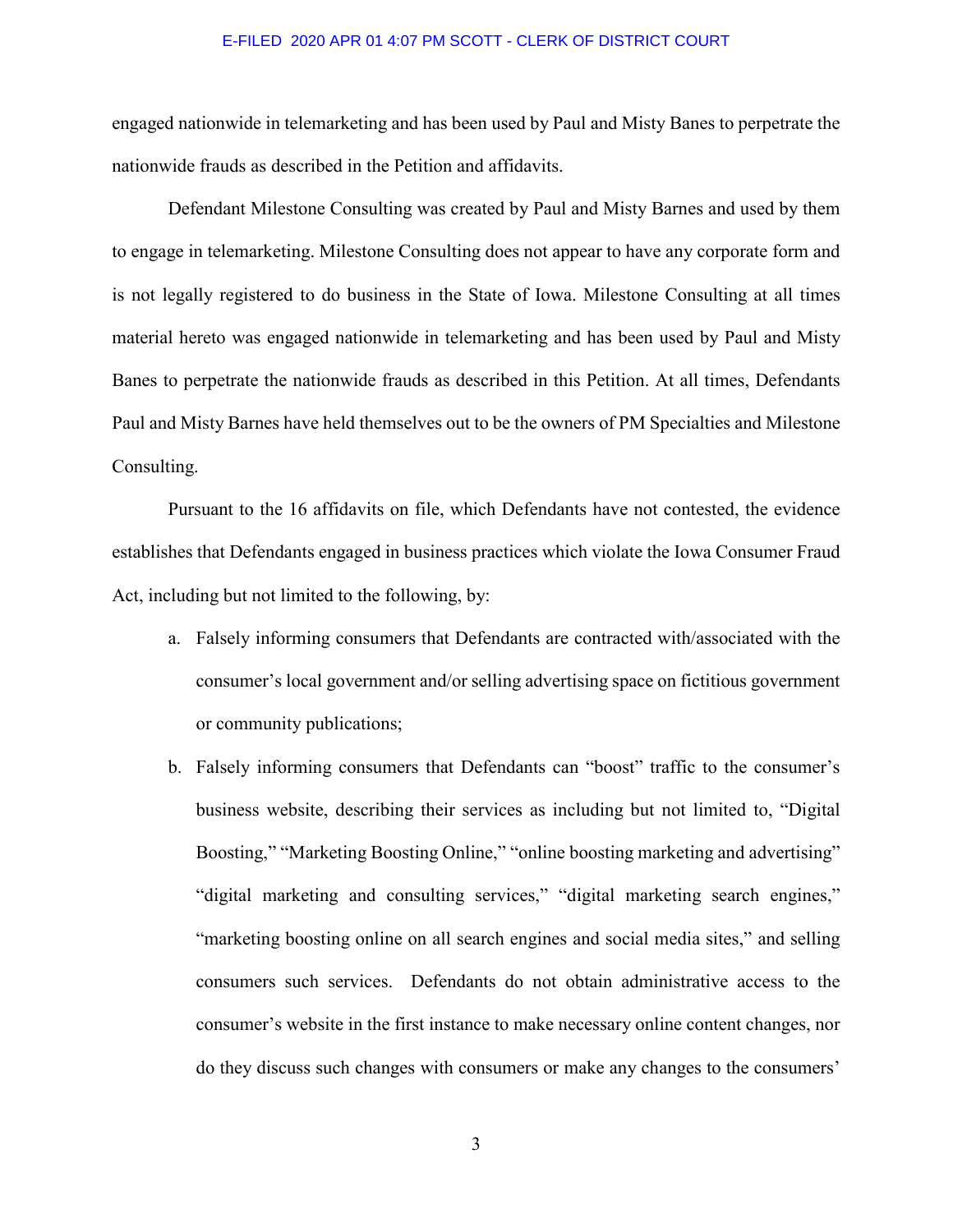websites to boost traffic to the website;

- c. Using a system of fictious invoices, whereby Defendatnts send a consumer a fictitious back-dated invoice which they claim is now due, for goods or services the consumer never agreed to purchase; Defendants then call the consumers, who never agreed to purchase a good or service from Defendants, and tell consumers that their payment on the (fictitious) invoice due Defendants is overdue;
- d. Defendants also call consumers for the first time, who have never agreed to purchase a good or service from Defendants, and tell the consumer that their credit card payment some time ago did not through and that the consumer now needs to send Defendants a check;
- e. Defendants use a mobile banking app and request consumers to write their check, take a picture of the front and back of the check and text the check photos to Defendants. Using the mobile banking app, Defendants then quickly deposit the check, but falsely tell the consumer that Defendants ripped up the first check after making a mobile deposit. Defendants then tell consumers that the check did not go through and that the consumer needs to write another check immediately and text a picture of the front and back of the check to Defendants. Defendants quickly secure two payments from consumers in this fashion;
- f. Defendants obtain consumers' credit card information by telephone, whereby consumers give Defendants all of their card account information to make a credit card payment by telephone. Defendants retain the consumers' credit card account information and make unauthorized charges, in the form of payments to themselves, on consumers' credit cards;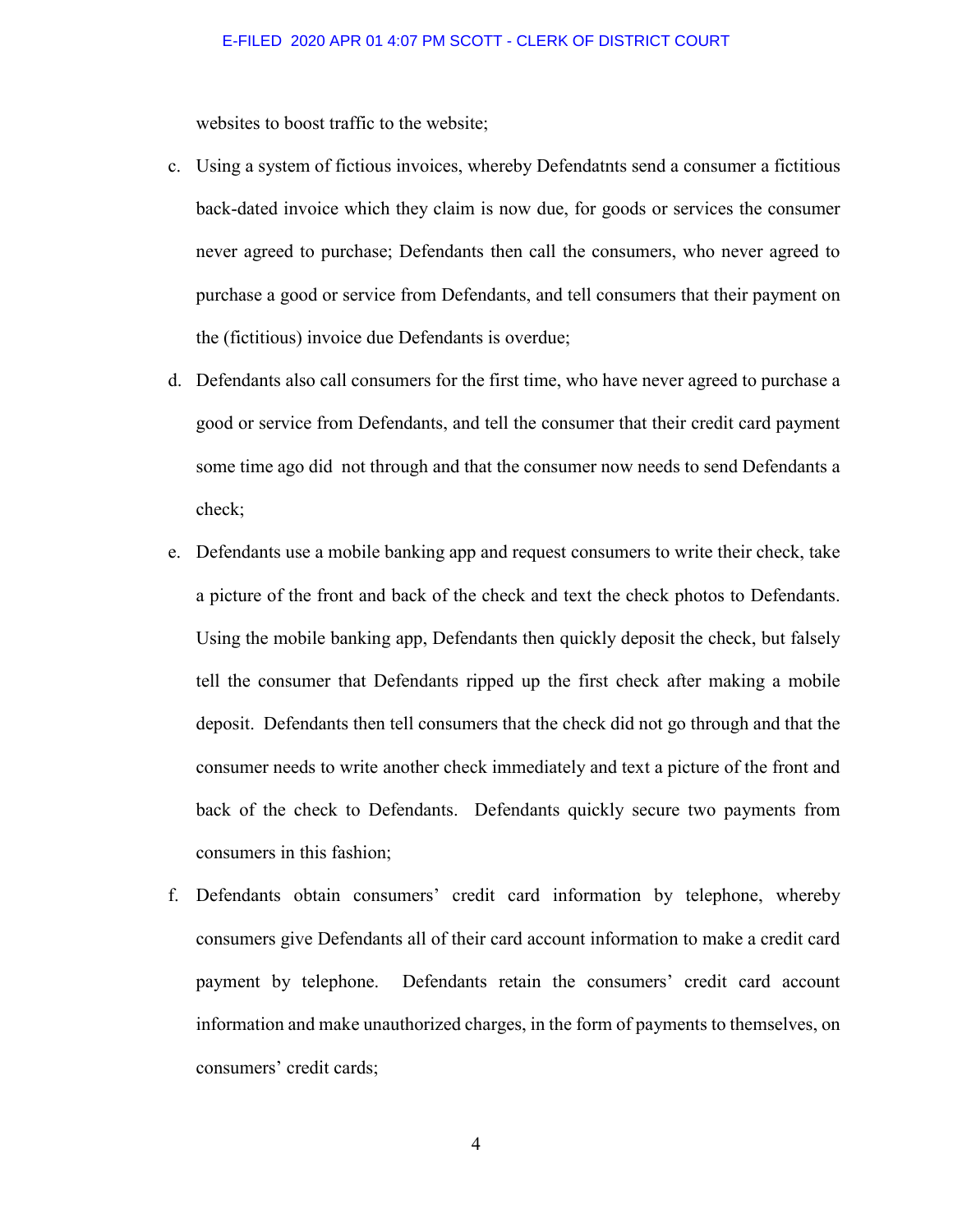- g. Using false statements and misrepresentations to consumers to obtain more money from consumers, including but not limited to repeatedly telling consumers that they owe Defendants more and more money for alleged services or goods provided;
- h. Falsely telling consumers who have been victimized by another telemarketer called Universal AdCom ("UAC"), that Defendants can get a refund for consumers from UAC;
- i. Falsely telling consumers that Defendants got a refund from UAC for the consumer, but that the refund must be credited back to the same credit card that the consumer originally paid UAC with; once Defendants obtain the consumer's credit card account information, they make unauthorized credit card charges on the account, payable to Defendants;
- j. Falsely telling consumers that Defendants are working with the Attorney General's office in various states, including Iowa, in investigating and trying to stop UAC from scamming consumers;
- k. Falsely telling consumers that there is a lawsuit or class action against UAC that Defendants will add the consumer to for free, as Defendants falsely tell consumers that they are working with attorneys on the fictitious lawsuit against UAC;
- l. Falsely telling consumers that Defendants have an insurance company that is willing to pay consumers up to \$10,000.00 each in the future while the consumer waits for their refund from UAC, if the consumer will pay the fictitious insurance company (i.e., Defendants) several thousand dollars now;
- m. After making multiple unauthorized charges on consumers' credit cards as "Milestone Consulting," Defendants Paul and Misty Barnes, who created and operated Milestone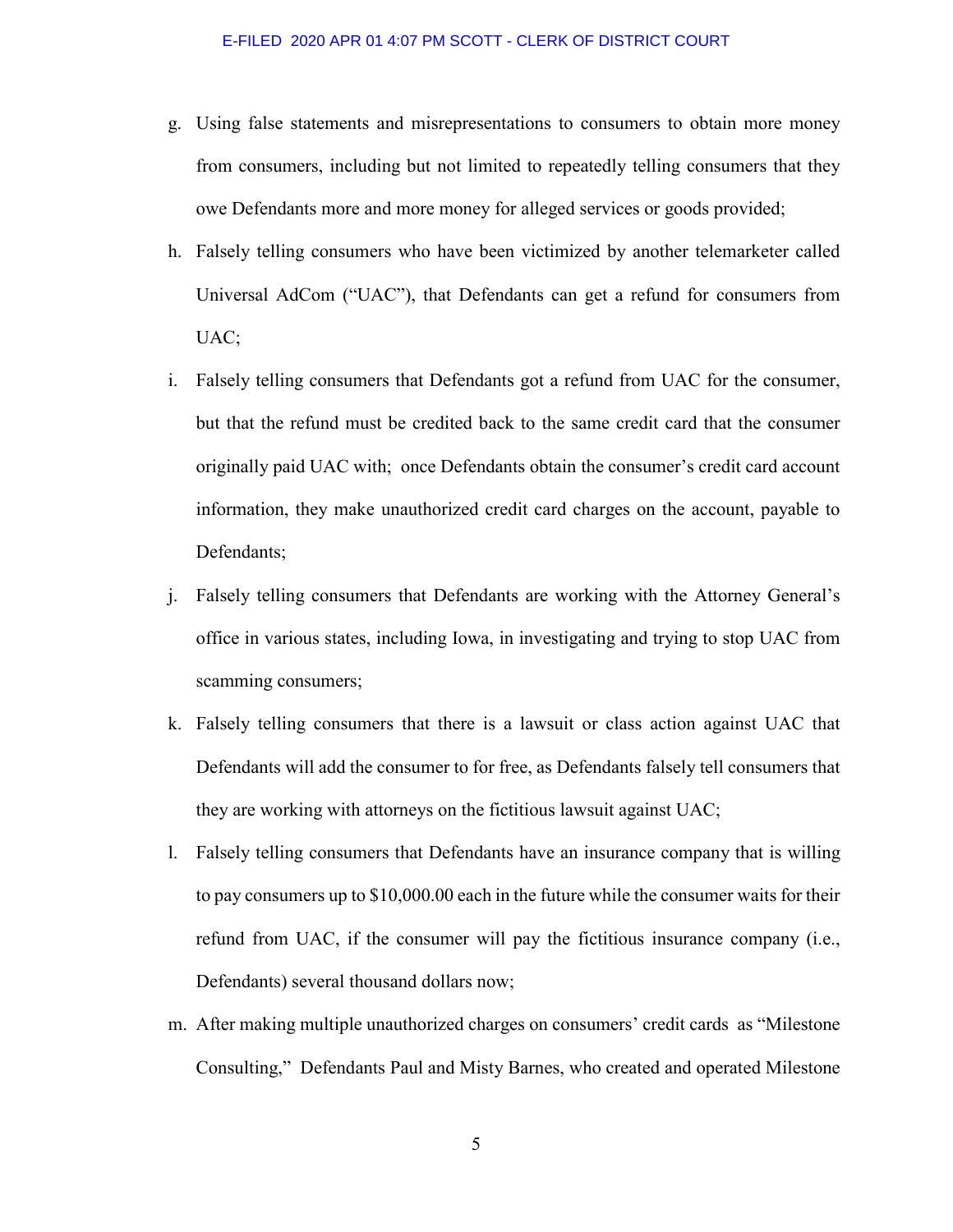Consulting, told consumers that the credit card charges were not made by Defendants but had actually been made by UAC using the name Milestone Consulting;

n. Operating one or more websites for their businesses that contain a multitude of false and/or misleading statements, including but not limited to that Defendants offer "comprehensive consults," offer "individual marketing plans," and operate their business with "honest advice with integrity."

The State brought this lawsuit under the Iowa Consumer Fraud Act. The Consumer Fraud Act exists to protect consumers from deceptive and unfair business practices. *See*, *State ex rel. Miller v. Hydro Mag, Ltd*., 436 N.W.2d 617, 620 (Iowa 1989). The Iowa Consumer Fraud Act defines unlawful practice as: "The act, use or employment by a person of an unfair practice, deception, fraud, false pretense, false promise, or misrepresentation, or the concealment, suppression, or omission of a material fact with intent that others rely upon the concealment, suppression, or omission, in connection with the lease, sale, or advertisement of any merchandise or the solicitation of contributions for charitable purposes, whether or not a person has in fact been misled, deceived, or damaged." Iowa Code § 714.16(2)(a) (2019). "Unfair practice" is defined as an "act or practice which causes substantial, unavoidable injury to consumers that is not outweighed by any consumer or competitive benefits which the practice produces." Iowa Code  $\S714.16(1)(n)$  (2019). "Deception" is an "act or practice which has the tendency or capacity to mislead a substantial number of consumers as to a material fact or facts." Iowa Code  $\S714.16(1)(f)$ (2019). Pursuant to Iowa law, these provisions are to be interpreted broadly and are designed "to infuse flexible equitable principles into consumer protection law so that it may respond to the myriad of unscrupulous business practices modern consumers face." *State ex rel. Miller v. Vertrue, Inc*., 834 N.W.2d 13, 34 (Iowa 2013).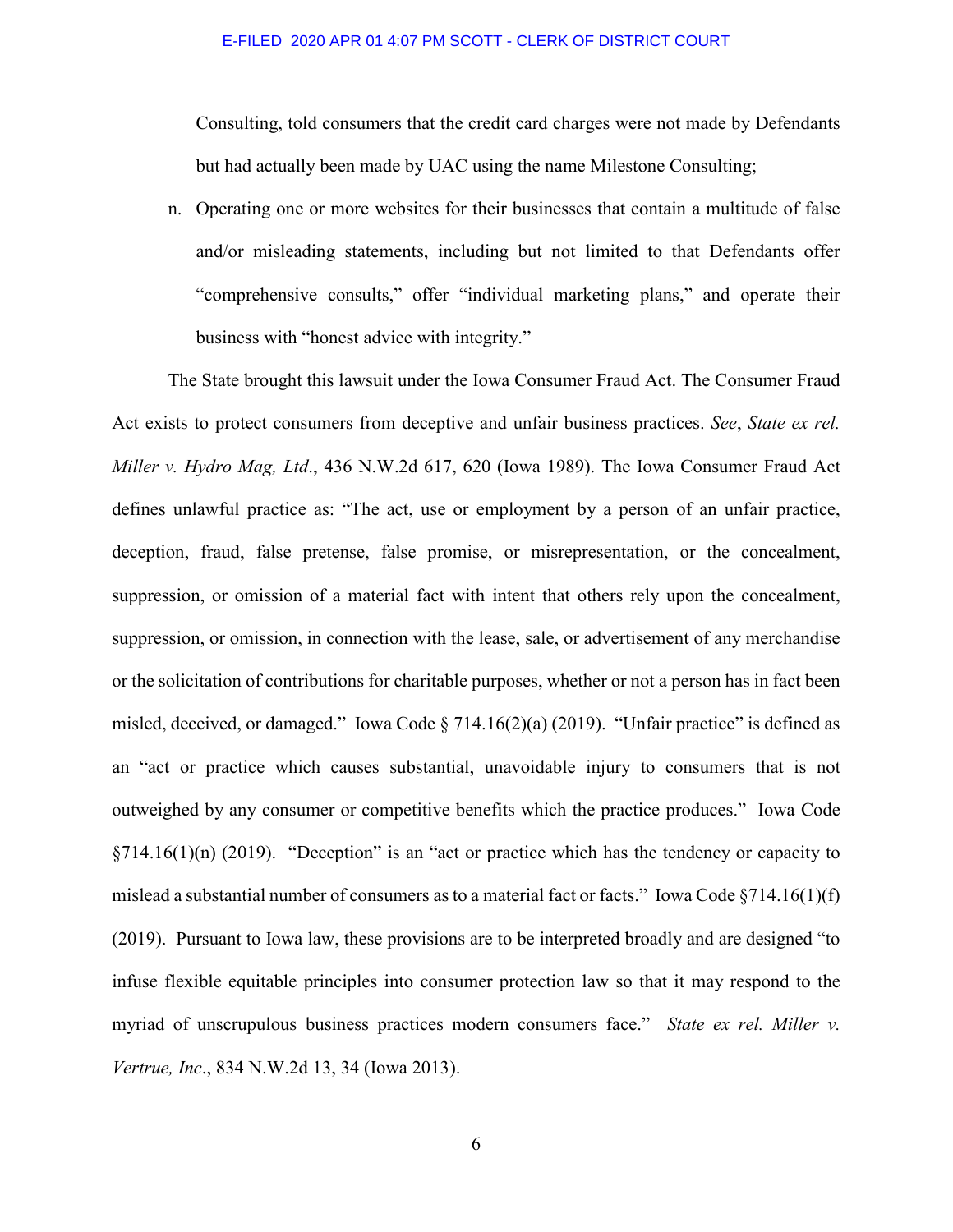However, the Iowa Consumer Fraud Act is not merely a codification of common law fraud. *State of Iowa, ex rel Thomas J. Miller v. Hydro Mag, Ltd*., 436 N.W.2d 617, 622 (1989). The Act specifically abrogates several of the elements of common law fraud as follows: "Except in an action for the concealment, suppression, or omission of a material fact with intent that others rely upon it, **it is not necessary in an action for reimbursement or an injunction, to allege or to prove reliance, damages, intent to deceive, or that the person who engaged in an unlawful act had knowledge of the falsity** of the claim or ignorance of the truth." Iowa Code section 714.16(7) (2019) (emphasis added).

Iowa Rule of Civil Procedure 1.1502(1) specifically allows a request for temporary injunctive relief to be "supported by affidavit." Iowa case law further recognizes that such a request may also be supported by "sworn testimony." *Kleman v. Charles City Police Department*, 373 N.W.2d 90, 95-96 (Iowa 1985). The Iowa Supreme Court and Court of Appeals have long recognized the admissibility of affidavits to support injunctive relief. See, e.g., *Ney v. Ney*, 891 N.W. 2d 446, 450 (Iowa 2017) (affidavits may be considered in determining whether to issue a temporary injunction); *Matlock v. Weets*, 531 NW 2d 118, 122 (Iowa 1995) (temporary injunction granted based on 16-page affidavit and petition); *Kleman v. Charles City Police Dept*., 373 NW 2d 90, 95 (Iowa 1985)(affidavits may be considered in determining whether a temporary injunction may be allowed); *Jefferson County v. Barton-Douglas Contr*., 282 N.W. 2d 155, 157 (Iowa 1979) (*ex parte* injunction issued on strength of plaintiff's affidavit supporting the allegations of the petition); *Atlas Mini Storage v. First Interstate Bank*, 426 N.W. 2d 686, 689 (Iowa Ct. App. 1988) (affidavits may be considered in determining whether a temporary injunction may be allowed). Iowa law is in accord with its federal counterpart, as the Federal Rules of Civil Procedure also explicitly state that a court may enter a temporary restraining order on the basis of an affidavit or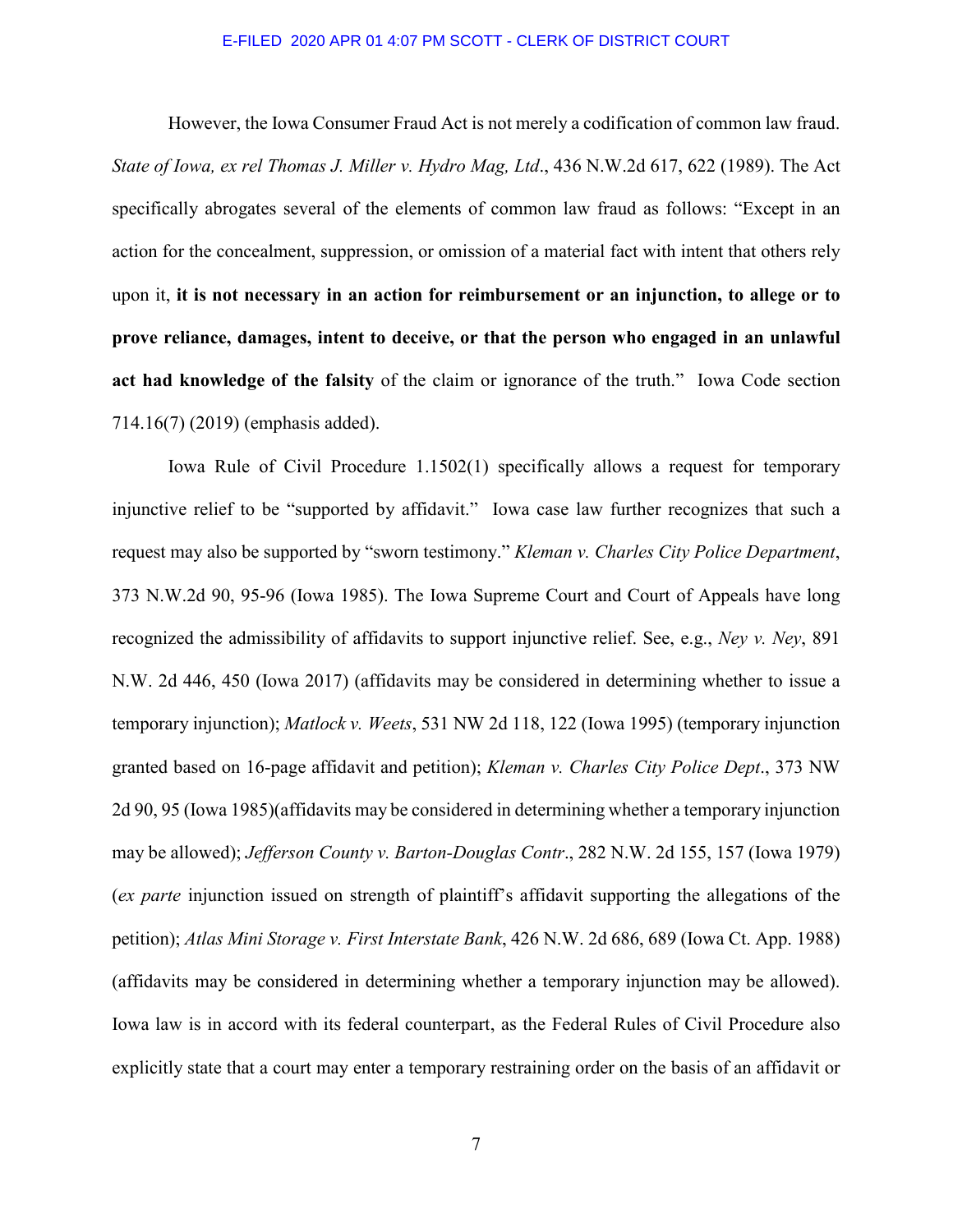verified complaint. F.R.Civ.P. 65(b)(1)(A) (2018).

Iowa Rule 1.1502 governing temporary injunctions further provides that temporary injunctions may be granted in any case specially authorized by statute. I.R.Civ.P. 1.1502(3). The Iowa Consumer Fraud Act is such a statute. Iowa Code section 714.16(7) provides:

A civil action pursuant to this section shall be by equitable proceedings. If it appears to theattorney general that a person has engaged in, is engaging in, or is about to engage in a practice declared to be unlawful by this section, the attorney general may seek and obtain in an action in a district court a temporary restraining order, preliminary injunction, or permanent injunction prohibiting the person from continuing the practice or engaging in the practice or doing an act in furtherance of the practice. The court may make orders or judgments as necessary to prevent the use or employment by a person of any prohibited practices, or which are necessary to restore to any person in interest any moneys or property, real or personal, which have been acquired by means of a practice declared to be unlawful by this section….

The issuance or refusal to issue a temporary injunction rests largely in the sound discretion of the trial court, and an appellate court will not ordinarily interfere with such ruling unless there is an abuse of discretion or a violation of some principle of equity. *Iowa State Department of Health v. Hertko,* 282 N.W.2d 744, 751 (Iowa 1979).

Pursuant to I.R.Civ.P. 1.1502(1), a temporary injunction may be entered in any case specially authorized by statute and may be supported by affidavit. When, as here, an injunction is specially authorized by statute, the usual requirements for injunctive relief do not apply, and it is sufficient to meet the statutory conditions.<sup>1</sup> See Iowa R. Civ. P.1.1502 (3). See also State ex rel. *Turner v. Limbrecht*, 246 N.W.2d 330, 334 (Iowa 1976), *overruled on other grounds* by *State ex rel. Miller v. Hydro Mag, Ltd.*, 436 N.W.2d 616, 622 (Iowa 1989).

-

<sup>&</sup>lt;sup>1</sup> In an action for an injunction under the Consumer Fraud Act it is not necessary to allege or to prove reliance, damages, intent to deceive, or that the person who engaged in the unlawful act had knowledge of the falsity of the claim or ignorance of the truth, except in an action for the concealment, suppression or omission of a material fact with intent that others rely on it. Iowa Code § 714.16(7).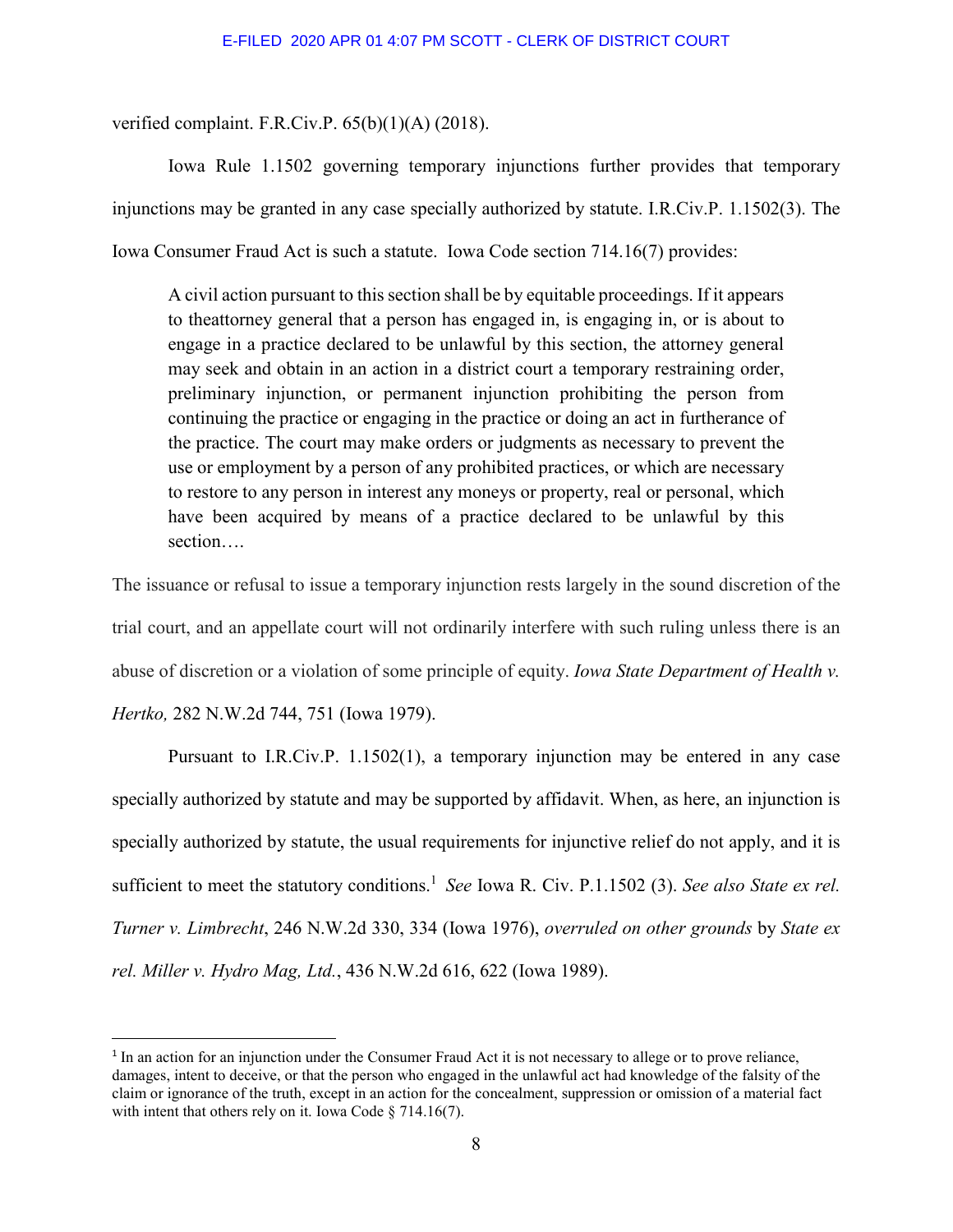The Iowa Consuner Fraud Act authorizes the Attorney General to seek a temporary injunction "[i]f it appears to the attorney general that a person has engaged in, is engaging in, or is about to engage in a practice declared to be unlawful by this section..." Iowa Code  $\S 714.16(7)$ . Based upon the foregoing factual findings, the Court finds that the Attorney General has sufficiently established facts demonstrationg that Defendants have engaged in, are engaging in, or are about to engage in practices declared to be unlawful by the Consumer Fraud Act.

Furthmore, although the usual requirements for injunctive relief do not apply, relief is appropriate weighing and applying the factors relevant to issuance of temporary injunctive relief: likelihood of success on the merits, threat of irreparable harm/no adequate legal remedy, balance of harms, and public interest- the court concludes that the requested temporary injunctive relief is warranted. *See Curtis 1000, Inc. v. Youngblade*, 878 F.Supp. 1224, 1244-49 (N.D. IA 1995); *Kleman*, supra, at 95-96; *Max 100 L.C. v. Iowa Realty Co., Inc*., 621 N.W.2d 178, 181 (Iowa 2001); *Nichols v. City of Evansdale*, 687 N.W.2d 562, 572 (Iowa 2004)):

A. Likelihood of success on the merits: The court concludes that this factor weighs heavily in favor of the State. The record contains substantial and unrebutted evidence that Defendants have, at all times relevant hereto, been subject to the Iowa Consumer Fraud Act and have been engaging in practices and/or acting in furtherance of practices which are unlawful according to that statute.

B. Threat of irreparable harm/no adequate legal remedy: The court concludes that this factor also weighs heavily in favor of the State. If temporary injunctive relief is not granted, the State's ability to effectively enforce the Iowa Consumer Fraud Act and to protect consumers will be seriously impaired, perhaps even negated.

C. Balance of Harms: the presumed negative economic impact due to the imposition of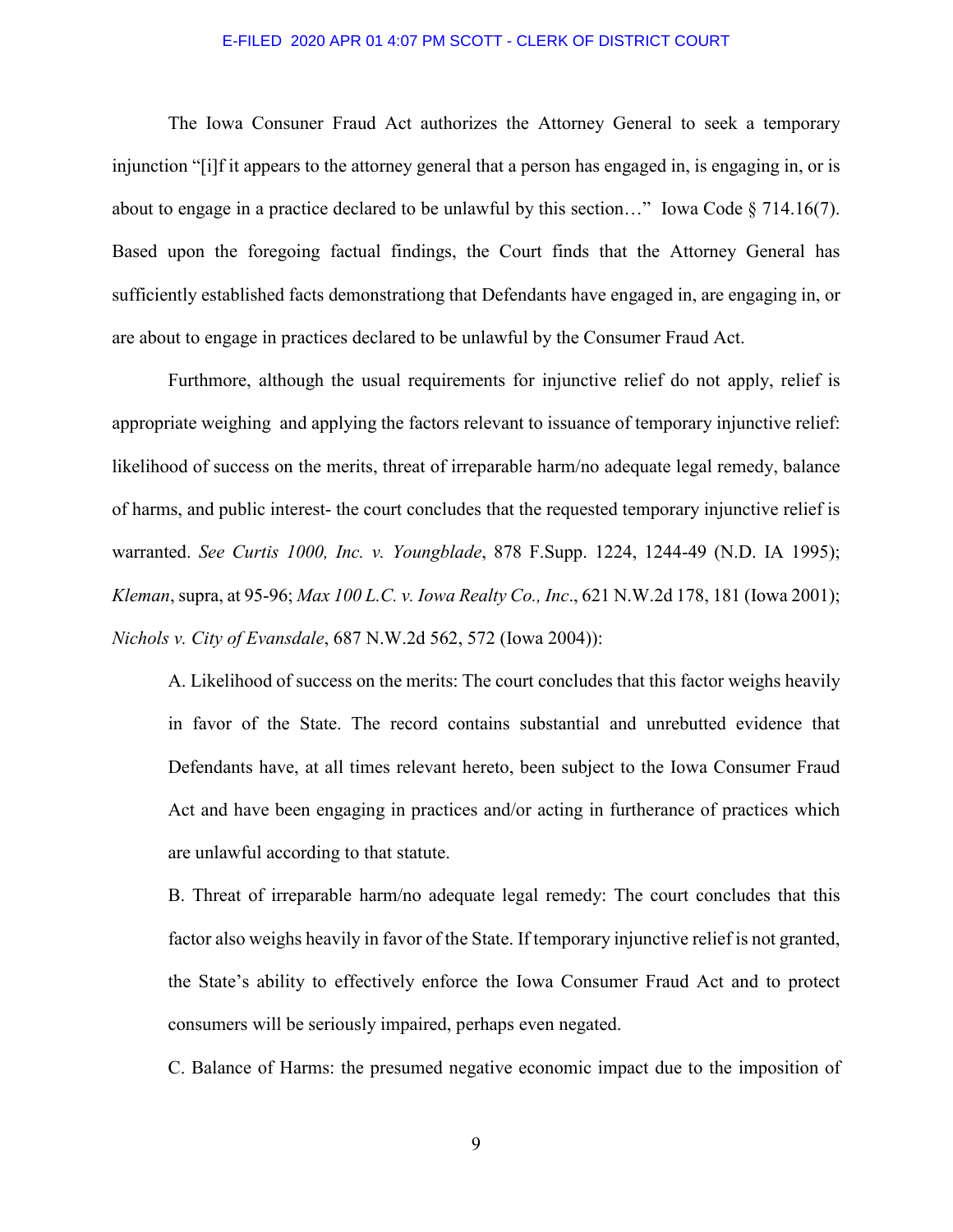temporary injunctive relief on the Defendants, who failed to produce any evidence of same, is outweighed by the threat of potential harm to the State and consumers if the injunctive relief is not granted and Defendants are allowed to continue their unlawful practices and/or actions in furtherance of same.

D. Public interest: the public's interest in promoting legitimate economic activity by its members is, without doubt, outweighed by the public's interest in being protected from unlawful activity.

**IT IS ORDERED**: that Defendants and each of Defendant's agents, employees, independent contractors, salespersons, servants, representatives, officers and directors, principals, partners, members, affiliates, predecessors, successors, assigns, merged or acquired predecessors, parent or controlling entities, and all other persons, corporations, and business entities acting in concert with or participating with Defendants, including but not limited to and any other person who has actual or constructive notice of the court's injunction, individually, in conjunction with others, or directing others to do on their behalf, **are temporarily enjoined from**:

1. Creating, incorporating, filing, employing, or using any form of partnership, sole proprietorship, corporation, LLC or any other form of business entity, for the purpose of conducting any business or activity involving:

A) telemarketing;

B) Internet, search engine or marketing boosting services, however described;

C) Consulting services involving marketing and telemarketing;

D) Universal Adcom and any claim of ability to obtain refunds for consumers from Universal Adcom, add consumers to any alleged litigation involving Universal Adcom, or issuing "Cease and Desist" letters to Universal AdCom on behalf of Consumers;

E) The sale of advertising in any form; and the sale of promotional items containing advertising;

10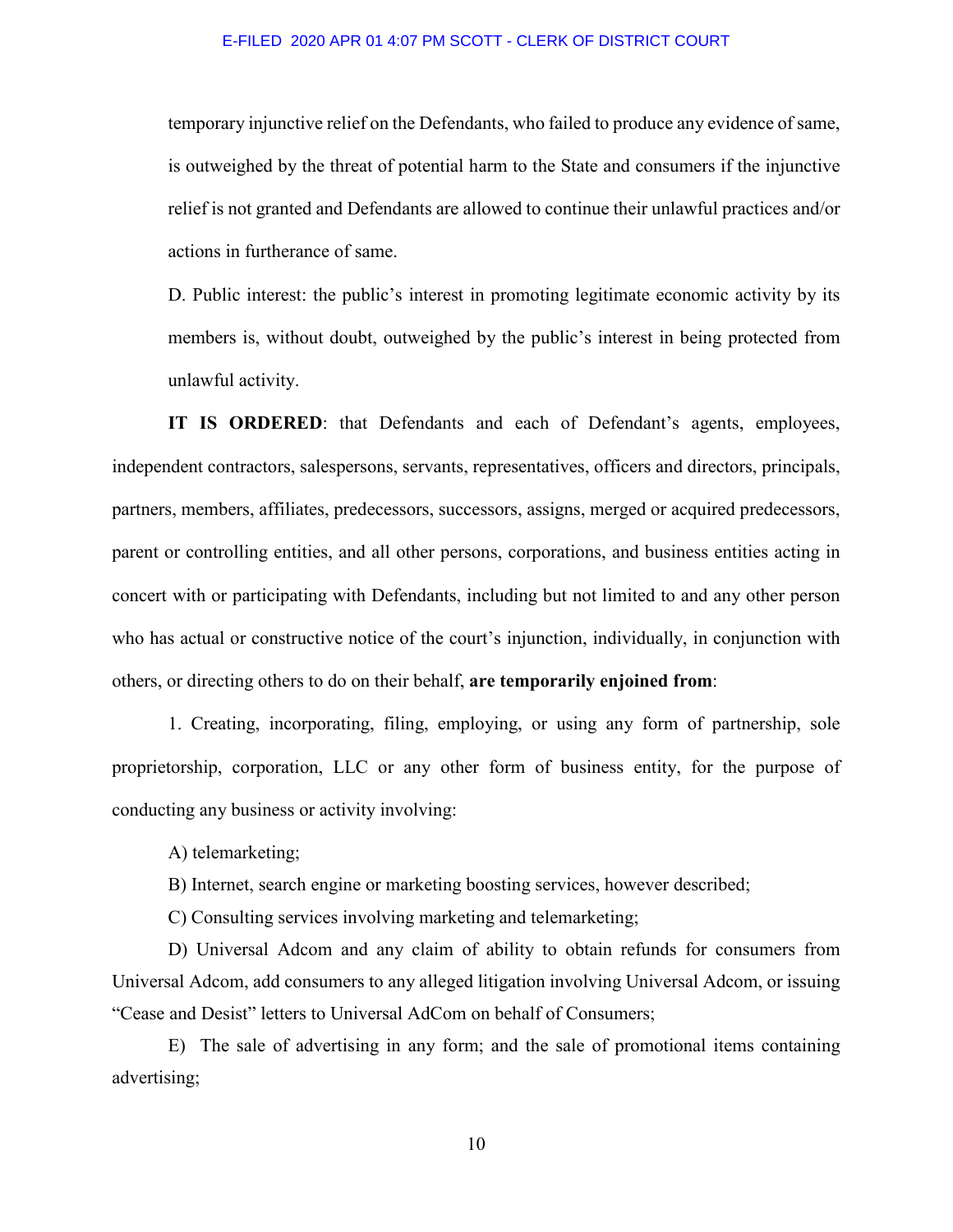F) Engaging in telemarketing, that is, the marketing of goods or services by means of telephone calls to potential customers;

3. Using electronic or digital means, including but not limited to emails, text and internet messages, social media and social media messaging, and websites, whether such accounts or means are in Defendant's names or the names of third persons or entities, to communicate with potential customers for the purpose of soliciting customers or sales of goods or services;

 4. Applying for and/or using any merchant account, credit card processing account, mobile banking application, and/or bank account, whether such account is applied for in the name of a Defendant or using the name of third person or entity, for the purpose of conducting any business or activity involving:

A) telemarketing;

B) the sale of advertising;

C) internet or marketing boosting services, however described;

D) consulting however described;

E) the sale of promotional items;

F) the sale of promotional items containing advertising;

G) directing, accepting and/or receiving photographs of consumers' checks for purposes of depositing same into one or more of Defendant's bank accounts.